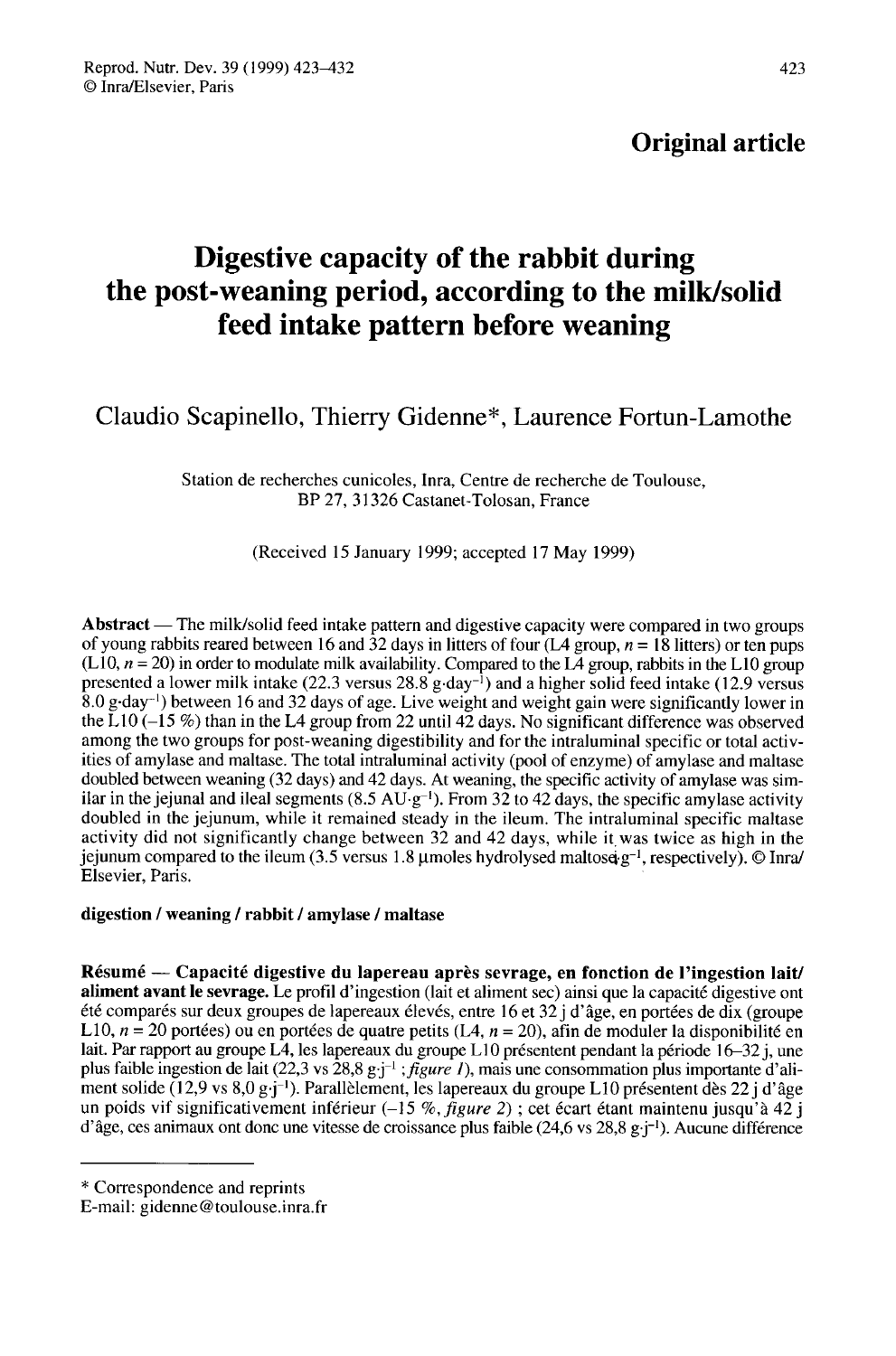significative de digestibilité fécale des nutriments n'a été mesurée entre les groupes L10 et L4  $(tableau II)$ . De même, l'activité intraluminale totale ou spécifique de l'amylase et de la maltase (tableau III) n'a pas montré d'écart significatif entre les deux groupes. L'activité totale intraluminale (pool enzymatique, calculé pour un segment intestinal) de l'amylase et de la maltase double entre le sevrage (32 j) et 42 j d'âge. L'activité spécifique amylasique est similaire à 32 j entre le jéjunum et (*iableau III*) it a pas montre d'ecart sigmineant entre les deux groupes. L'activité todale intrattuminate (pool enzymatique, calculé pour un segment intestinal) de l'amylase et de la maltase double entre le sevrage (32 lasique double au niveau jéjunal, alors qu'elle demeure constante au niveau iléal. L'activité intraluminale spécifique de la maltase n'a pas varié significativement entre 32 et 42 j (en moyenne  $2,6 \mu$ moles maltose hydrolysé  $g^{-1}$  contenu frais min<sup>-1</sup>), mais sa valeur au niveau jéjunal est double de celle mesurée au niveau iléal (resp. 3,5 et 1,8). @ Inra/Elsevier, Paris.

digestion / sevrage / lapin / amylase / maltase

## 1. INTRODUCTION

Digestive disorders, frequently observed in rabbit breeding during the weaning period (21-40 days of age) have been related to the intake pattern (quality and quantity) and maturation of the digestive process [ 17, 19]. More particularly, an incomplete intestinal digestion of starch, corresponding to an overflow of readily available carbohydrates entering the caecum, could alter microbial activity and could lead to digestive troubles [5, 16]. An earlier intake of solid feed may improve such maturation and may result in a decreased post-weaning mortality [24]. However, the effect of a change in the intake pattern on the maturation of digestive enzymes is only slightly documented [15]. For instance, the intake behaviour of the rabbit before weaning has mainly been documented for milk but not for solid feed [20, 26]. However, the maturation of enzyme secretion implicated in glucidic digestion, according to age and starch feed intake, have been mainly obtained for the pancreas [2, 7, 12, 13, 22]. But almost no information is known about amylase or maltase activity in the small intestine [6]. Moreover, the global digestive capacity that could be addressed through the pool of enzymes effectively active in the lumen has never been evaluated according to the feeding behaviour of the young rabbit.

Therefore, the aim of this work was to study how the suckling rabbit adapts its

feeding pattern (milk and solid feed) according to the availability of milk (modulated by litter size), and if that modulates its capacity to degrade dietary starch. In addition, we aimed at developing an original approach for the study of the glucidic digestive capacity of the rabbit around weaning, by evaluating the intestinal intraluminal (jejunum and ileum) pool of enzymes able to hydrolyse starch and maltose.

## 2. MATERIALS AND METHODS

## 2.1. Animals and feeding

To modulate the milk/feed intake pattern before weaning, 40 litters (with ten young per litter at birth, day 0) were submitted to a low or a high availability of milk, through a variation in litter size: on day 16, 20 litters were reduced to four pups per litter (L4 group), while the others were maintained at ten  $(L10 \text{ group})$ . Litters were obtained from primiparous hybrid females (strain Inra A1066  $\times$  A1077). Live weight and milk intake of suckling rabbits were measured individually at 16, 22, 25, 29 and 32 days of age.

To measure the solid feed intake of the litters without separating the young from their mothers, cages were equipped with wired separations (on day 16) allowing only the passage of the young, thus creating a space reserved for them. From day 16 until weaning (day 32) a maternal commercial feed (table I) was distributed ad libitum to the young in specific feeders (special shape, location in part reserved to the young), and to the females in feeders not accessible to the young. Solid feed intake was measured every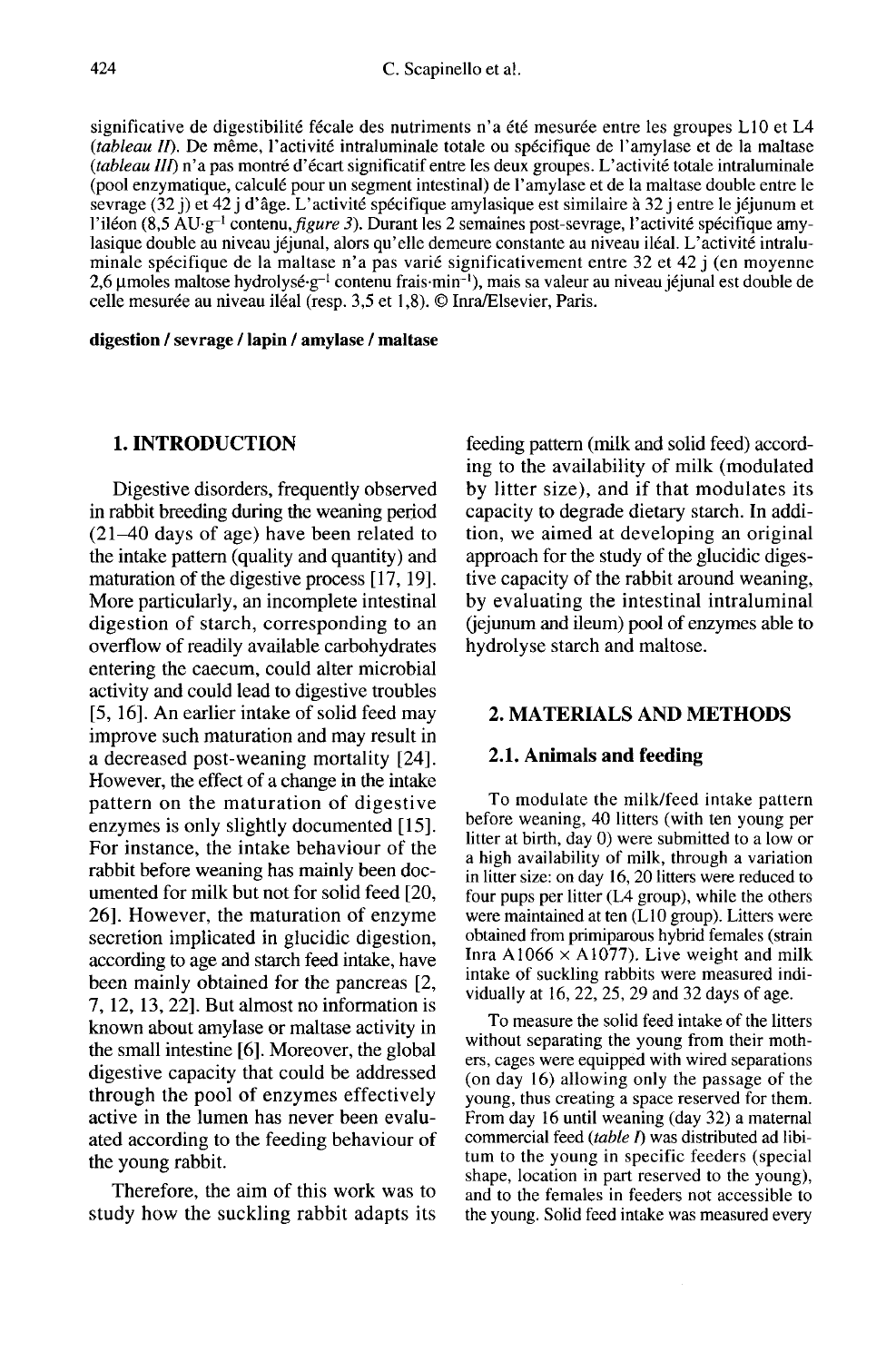| Diets                       | Females and litters‡ | Growing rabbits |  |
|-----------------------------|----------------------|-----------------|--|
| Ingredients                 |                      |                 |  |
| <b>Barley</b>               |                      | 10.00           |  |
| Wheat                       |                      | 10.00           |  |
| Soybean meal                |                      | 6.00            |  |
| Sunflower meal              |                      | 12.00           |  |
| Lucerne meal                |                      | 25.00           |  |
| Dehydrated beet pulp        |                      | 10.00           |  |
| Wheat bran                  |                      | 20.35           |  |
| Beet molasses               |                      | 5.00            |  |
| $CMV^*$                     |                      | 1.65            |  |
| Chemical composition (% DM) |                      |                 |  |
| Organic matter              | 90.1                 | 91.6            |  |
| Crude protein (N*6.25)      | 19.2                 | 19.7            |  |
| Starch                      | 14.2                 | 19.1            |  |
| NNCC**                      | 36.6                 | 40.1            |  |
| <b>NDF</b>                  | 34.3                 | 31.8            |  |
| ADF                         | 17.7                 | 18.3            |  |
| ADL                         | 4.3                  | 4.6             |  |

Table I. Ingredients and chemical composition of feeds given to females and litters, or to growing rabbits after weaning.

\* Bicalcium phosphate -0.10 %; calcium carbonate -0.30 %; minerals, vitamins and salt -1.00 %; DL<sub>40</sub> Methionine  $-0.25\%$ ; Robenidine (66 ppm).

\*\* Non-nitrogenous cellular content (OM-NDF-CP).

‡ Commercial feed, proximate ingredients composition (cereals 11 %, vegetable protein source 30 %, fibre source 52 %, molasses 4 %, minerals and vitamins 4 %).

2 days from 16 days of age until weaning and then at 39 and 42 days of age. After weaning, rabbits were kept in individual cages, and they were fed experimental diets meeting recent nutritional recommendations, ad libitum (for description, see table  $I$ ) [10].

## 2.2. Digestibility measurements and collection of intestinal content

Digestibility measurements were performed on two groups of 12 rabbits each (L4, L10) kept in individual metabolism cages. After a 10-day adaptation period  $(32-42$  days old), the apparent digestibility coefficients were calculated from the total collection of faeces for four consecutive days (European reference method [14]). Faeces were pooled individually in plastic bags and stored at-18 °C until subsequent analyses.

The intraluminal enzymatic activities were measured from samples of the jejunum and ileum (20 cm) obtained from rabbits killed by cervical dislocation at 32 and 42 days of age, between 10.00 and 12.00 hours. After laparotomy, the digestive tract was withdrawn and the jejunal segment was identified and clamped 5 cm after the Treitz loop and 20 cm further on. Similarly, the terminal ileal segment was clamped at 25 and 5 cm before the ileo-caecal junction. The luminal content of the segment was then sampled by slight manual pressure, directly in a centrifugal tube maintained in ice. The overall sampling procedure did not exceed 10 min. The tubes were then weighed and frozen at -80 °C until further processing.

#### 2.3. Analytical procedures .

Dry matter (DM) was determined on duplicate samples by heating at 103 °C for 24 h.<br>Organic matter (OM) was determined by ashing at  $550$  °C for 5 h. Nitrogen was determined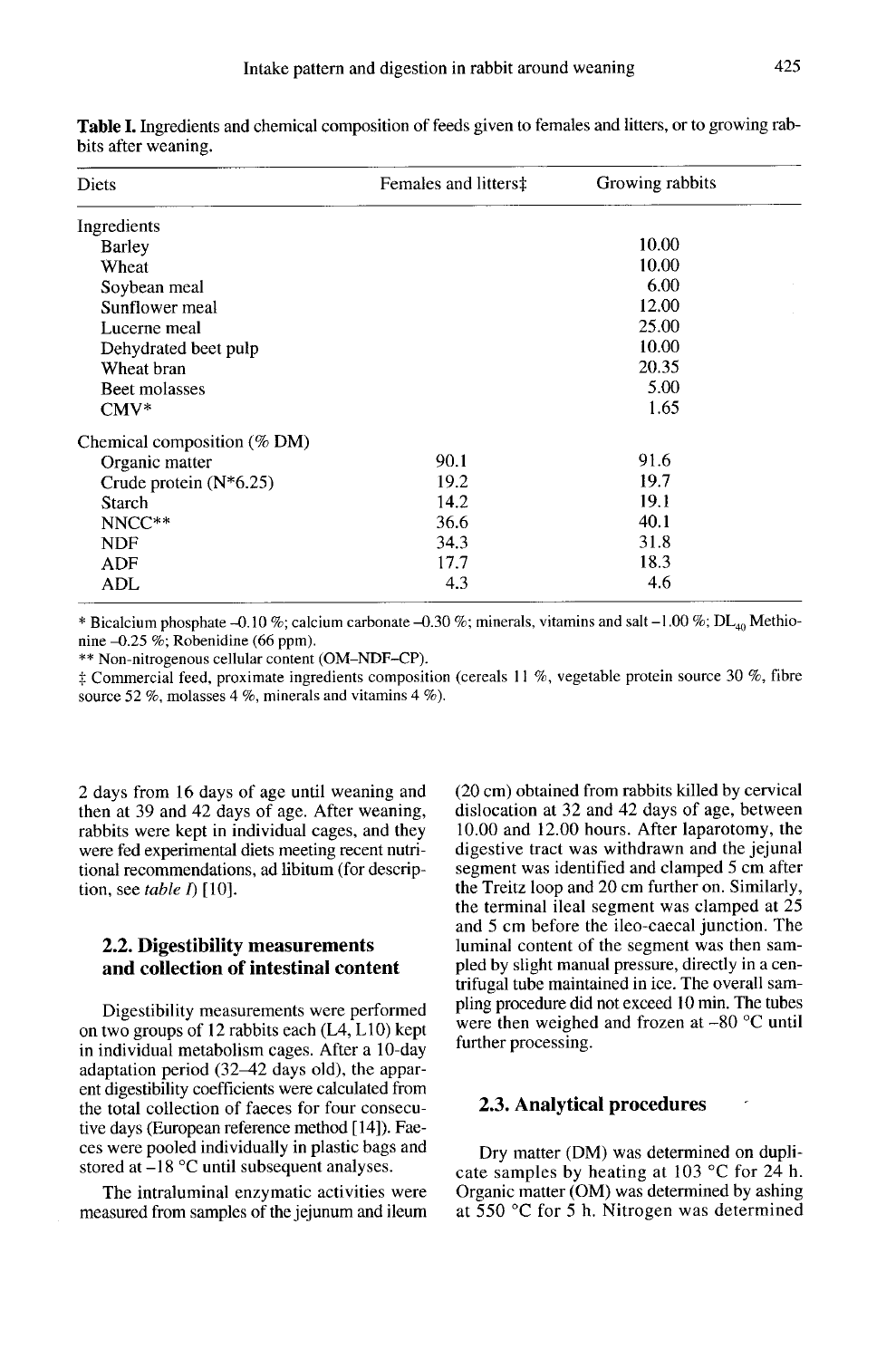according to the Dumas procedure (autoanaly seur LECO, mod. FP428). Starch was hydrolysed enzymatically and the resultant glucose was measured by using the hexokinase (EC 2.7.1.1) glucose-6-phosphate dehydrogenase (NAD) (EC 1.1.1.49) system (Boëhringer, Mannheim). Gross energy was measured with an adiabatic bomb calorimeter (PARR, Moline, IL). Acid detergent fibre (ADF), acid detergent lignin (ADL) and neutral detergent fibre (NDF) were determined according to the sequential procedure of Van Soest et al. [31]. In order to evaluate the overall content in readily available carbohydrates (starch, oligosaccharides, free saccharides, etc.), the nonnitrogenous cellular content was calculated as the difference between OM and CP and NDF.

After defrosting, samples of the intraluminal intestinal content  $(1-2 g)$  were diluted with 5 mL the difference between OM and CP and NDF.<br>
After defrosting, samples of the intraluminal<br>
intestinal content (1–2 g) were diluted with 5 mL<br>
of a physiological solution (9 g NaC·L<sup>-1</sup>) and<br>
then homogenised (Ultra-Turrax, then homogenised (Ultra-Turrax, 8 000 tr.min-I) and centrifuged (15 min,  $+3$  °C, 5 000 g). The supernatant was frozen at -80 °C until subsequent analyses. Amylase activity was determined according to the procedure of Corring and Saucier [7], and was expressed as the amylolytic activity unit 'AU' min<sup>-1</sup>  $g^{-1}$  fresh content (specific activthen homogenised (Ultra-Turrax, 8 000 tr-min<sup>-1</sup>)<br>and centrifuged (15 min, +3 °C, 5 000 g). The<br>supernatant was frozen at -80 °C until subse-<br>quent analyses. Amylase activity was determined<br>according to the procedure of C ity) or per gram total segment collected (total activity). AU was the quantity of enzyme which hydrolysed 1 mg of starch at 37 °C. The maltase activity was determined according to the procedure of Dahlqvist [9], and was expressed in umoles hydrolysed maltose $\cdot$ min<sup>-1</sup> $\cdot$ g<sup>-1</sup> fresh content (specific activity) or per total segment collected (total activity). Following Shields et al. [29] and Kelly et al. [18], we adopted two types of expression. Specific activity was considered as a qualitative indicator of the intraluminal potential of hydrolysis of a substrate. Total activity corresponded to the pool of enzyme activity pre sent in a segment, and could be assimilated to the intestinal hydrolysing capacity of a substrate.

## 2.4. Statistical analyses

The results were subjected to analysis of variance according to the general linear model procedure of the Statistical Analysis System [28]. Data for enzyme activity were analysed according to a three factorial model (age, site, litter size) with corresponding interactions. Interactions between site and litter, as well as between age and litter were found to be non-significant  $(P > 0.20)$  and are not presented in *table III*.

## 3. RESULTS

## 3.1. Feed intake pattern, growth and faecal digestibility

The weights of the young rabbits at birth  $(50.8 \text{ g})$  and on day 16 (199.4 g) as well as their milk intake on day 16 were similar in both groups. Between 16 and 32 days of age (weaning), the individual milk intake was 23 % higher for the L4 than for the  $L10$ group (460 g versus 357 g;  $P < 0.05$ ). This difference was more pronounced between days 20 and 26 of lactation (figure 1). A very weak feed intake was registered before<br> $\frac{1}{2}$  rabbit<sup>-1</sup>). On day 21 (weaning), the individual milk intake was<br>23 % higher for the L4 than for the L10<br>group (460 g versus 357 g;  $P < 0.05$ ). This<br>difference was more pronounced between<br>days 20 and 26 of lactation (*figure 1*). A<br>very weak fe  $bit^{-1}$  in ten of the 20 litters in group L10, compared to two of 18 litters in group L4. From day 16 until weaning, the solid feed intake was 62 % higher in the L10 group than in the L4 group (207 versus 128 g,  $P < 0.01$ ). Nevertheless, rabbits gained more weight between days 16 and 32 (figure 2) in the L4 than in the L10 group (461 g versus 394 g,  $P < 0.05$ ). Rabbits of the L4 group reached a higher  $(+10\%)$  weight at weaning (661 g versus 595 g,  $P < 0.01$ ), and maintained a higher live weight until 42 days of age (1 084 g versus 979 g,  $P < 0.01$ ). The post-weaning (32–42 days) weight gain was, however, only slightly higher in the L4, mowever, omy singlety ingher in the L4,<br>compared to the L10 group (38.9 and<br>35.1 g-d<sup>-1</sup>,  $P = 0.08$ , respectively).

The digestibility in the whole tract was not significantly different among the two groups, whatever the nutrient concerned *(table II)*. The nutritive value of the experimental feed was in accordance with initial formulation objectives: digestible energy (*table II*). The nutritive value of the exper-<br>imental feed was in accordance with initial<br>formulation objectives: digestible energy<br>'DE' = 12.65 MJ·kg<sup>-1</sup> DM; digestible pro-<br>tein 'DP' = 154 g·kg<sup>-1</sup>DM; and the ratio tein 'DP' = 154 g $\text{kg}$ -lDM; and the ratio  $DP/DE = 11.7 g DP/MJ ED$ .

## 3.2. Intraluminal amylolytic and maltasic activity

The specific or total amylase and maltase activities did not differ significantly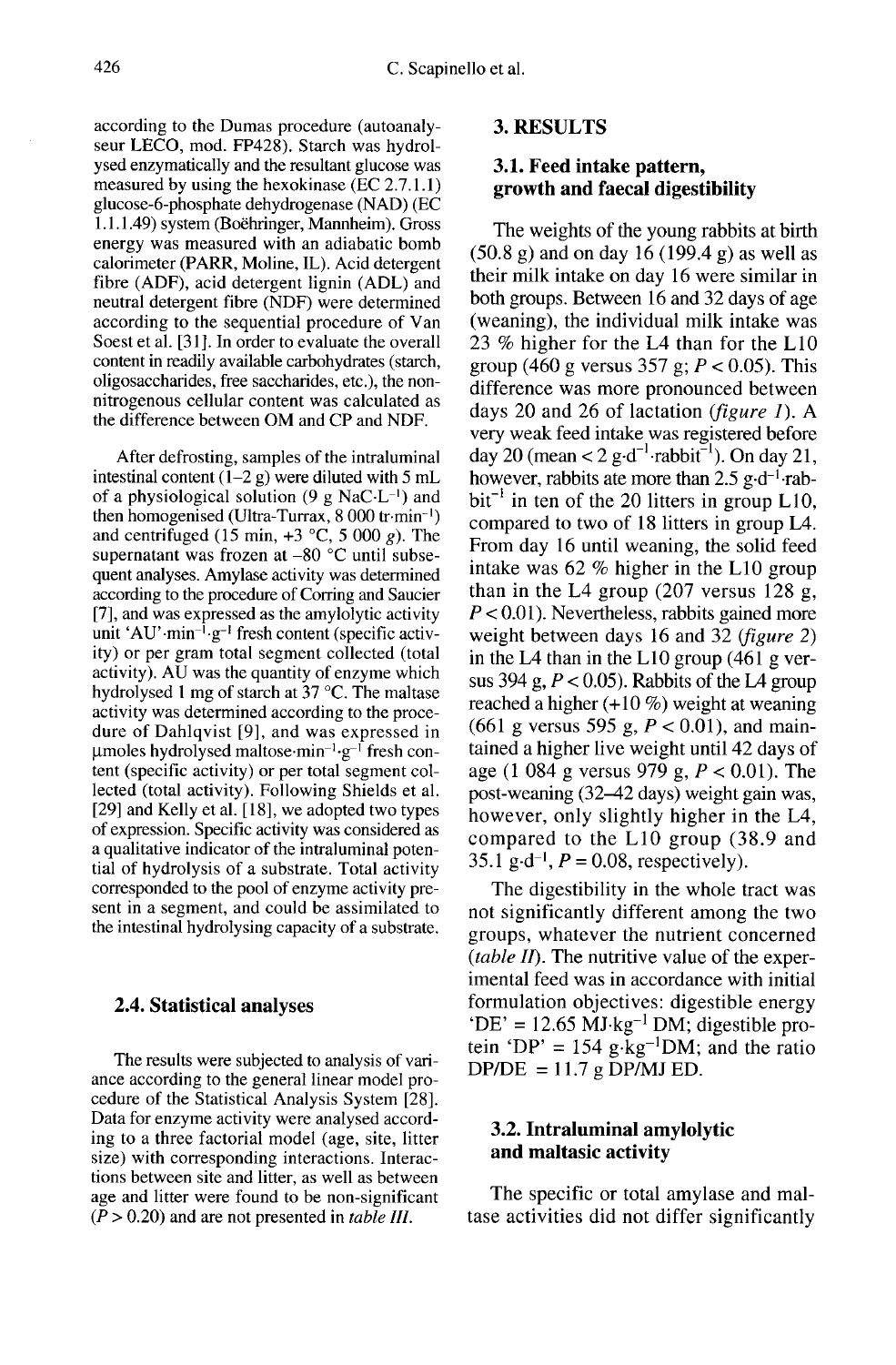

Figure 1. Milk (A) and solid feed intake (B) from 16 to 42 days of age, according to litter size (four pups: L4; ten pups: L 10) before weaning (32 days). Values are means  $\pm$  standard error of the mean (SEM). Within age, means differed significantly at the level  $P < 0.01$  (\*\*),  $P < 0.05$  (\*),  $P < 0.1$  $(+).$ 

among the L4 or L10 groups (table III). A significant interaction between age and site  $(P < 0.01)$  was observed for the specific amylase activity (table III). Between 32 and 42 days of age, the activity doubled in the jejunum, while it remained steady in the ileum (mean  $8.5 \text{ AU} \cdot \text{g}^{-1}$  content, *figure 3*). A similar specific activity of maltase was observed for 32- or 42-day-old rabbits, but was twice as high in the jejunum than in the ileum segment  $(P < 0.01)$ .

When expressed as total activity (table III), the pool of amylase and maltase almost doubled (in the jejunum and ileum,  $P < 0.01$ ) between 32 and 42 days of age. With respect to the intestinal segment, the total activity of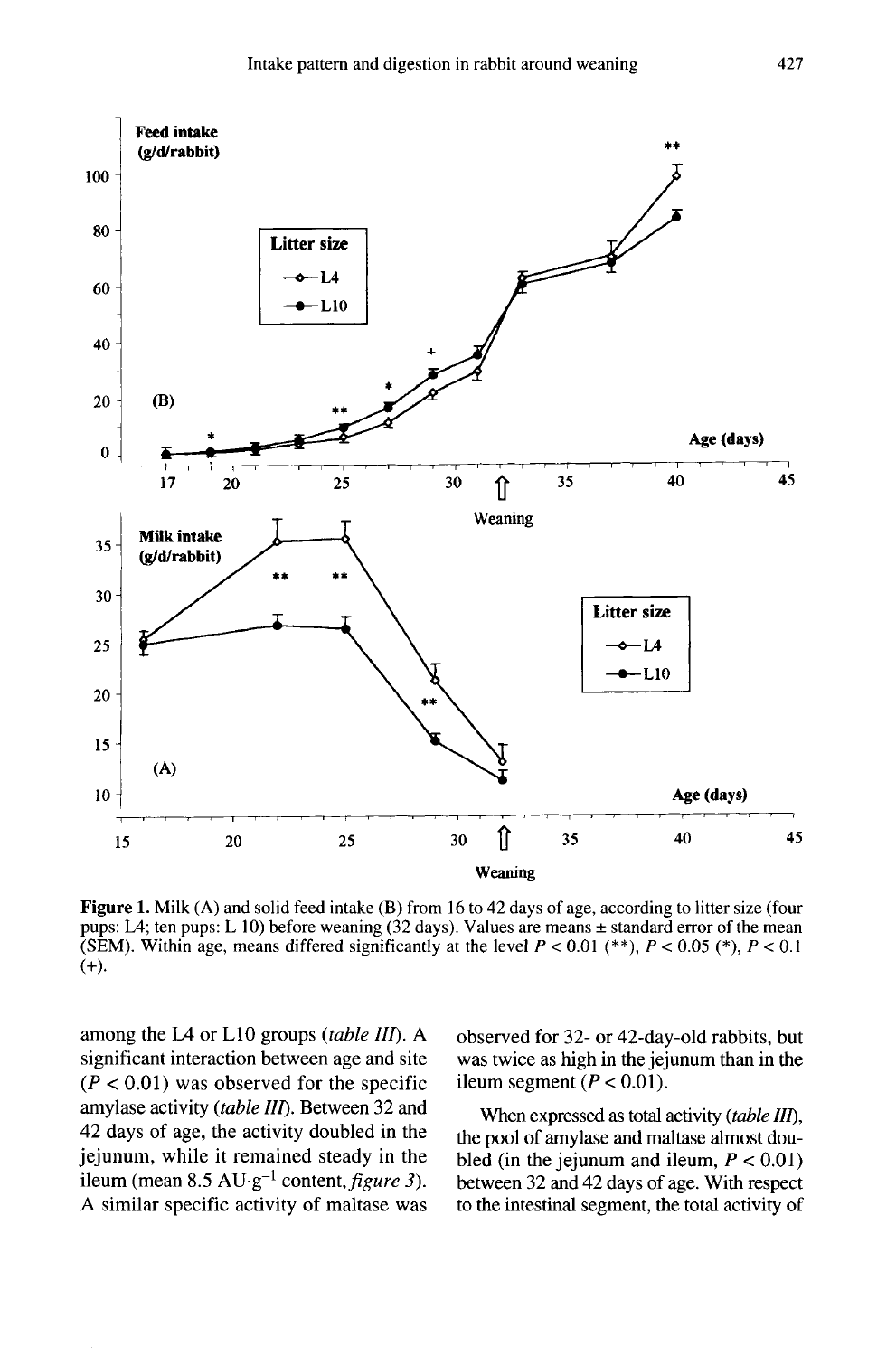

Figure 2. Growth of rabbits from 16 to 42 days of age, according to litter size (four pups: L4; ten pups: L 10) before weaning (32 days). Values are means  $\pm$  standard error of the mean (SEM). Within age, means differed significantly at the level  $P < 0.01$  (\*\*).

Table II. Whole tract digestibility of experimental feed (growing), measured on 42-day-old rabbits previously maintained in litters of four  $(L4)$  or ten  $(L10)$ .

| Litter size                       | 14   | L10            |        | $SEM$ $Pr$ > F |
|-----------------------------------|------|----------------|--------|----------------|
| Digestibility coefficients $(\%)$ |      |                |        |                |
| Organic matter 70.8 70.1          |      |                | 0.46   | 0.28           |
| NNCC*                             |      | 95.7 95.6 0.28 |        | 0.93           |
| Energy                            | 69.4 | 68.6           | - 0.47 | 0.30           |
| Crude protein                     | 78.7 | 77.1           | 0.66   | 0.11           |
| NDF                               | 34.5 | 33.4           | - 0.91 | 0.41           |

\* Non-nitrogenous cellular content (OM-NDF-CP)

maltase and amylase also doubled between the jejunum and the ileum. Obviously, it was related to an increase in the intraluminal fresh content, which doubled for the ileum (3.46 g versus 7.11 g,  $P < 0.01$ ) while it increased by only 32 % for the jejunum  $(1.23 \text{ g} \text{ versus } 1.81 \text{ g}, P < 0.10).$ 

## 4. DISCUSSION

Until the age of 16 days, the rabbit exclusively consumed milk, and began to eat some pellets of solid feed between 18 and<br>20 days of age (a mean of 2 g-day<sup>-1</sup>-rabbit<sup>-1</sup>). **4. DISCUSSION**<br>
Until the age of 16 days, the rabbit exclu-<br>
sively consumed milk, and began to eat some<br>
pellets of solid feed between 18 and<br>
20 days of age (a mean of 2 g-day<sup>-1</sup>-rabbit<sup>-1</sup>).<br>
A previous report [24] m A previous report [24] mentioned no significant pellet intake before the age of 22-23 days. Unfortunately, because the young must be reared in litters, we could not measure the individual solid feed intake, and we were therefore not able to estimate the interindividual variability. In agreement with the results of De Blas et al. [11], the total mean solid feed intake before weanand we were therefore not able to estimate<br>the interindividual variability. In agreement<br>with the results of De Blas et al. [11], the<br>total mean solid feed intake before wean-<br>ing was 170 g-rabbit<sup>-1</sup>. But it increased by 38 % in the litters of ten while their milk intake was 22 % lower than in the litters of four. These results suggested that under competition for milk intake, the beginning of solid feed intake occurred earlier and the feed/milk intake ratio was higher. Furthermore, considering that the mean DM level of milk between days 16 and 32 of lactation is 32 % [21, 27], the total DM intake (milk + pellets) for rabbits reared in litters of ten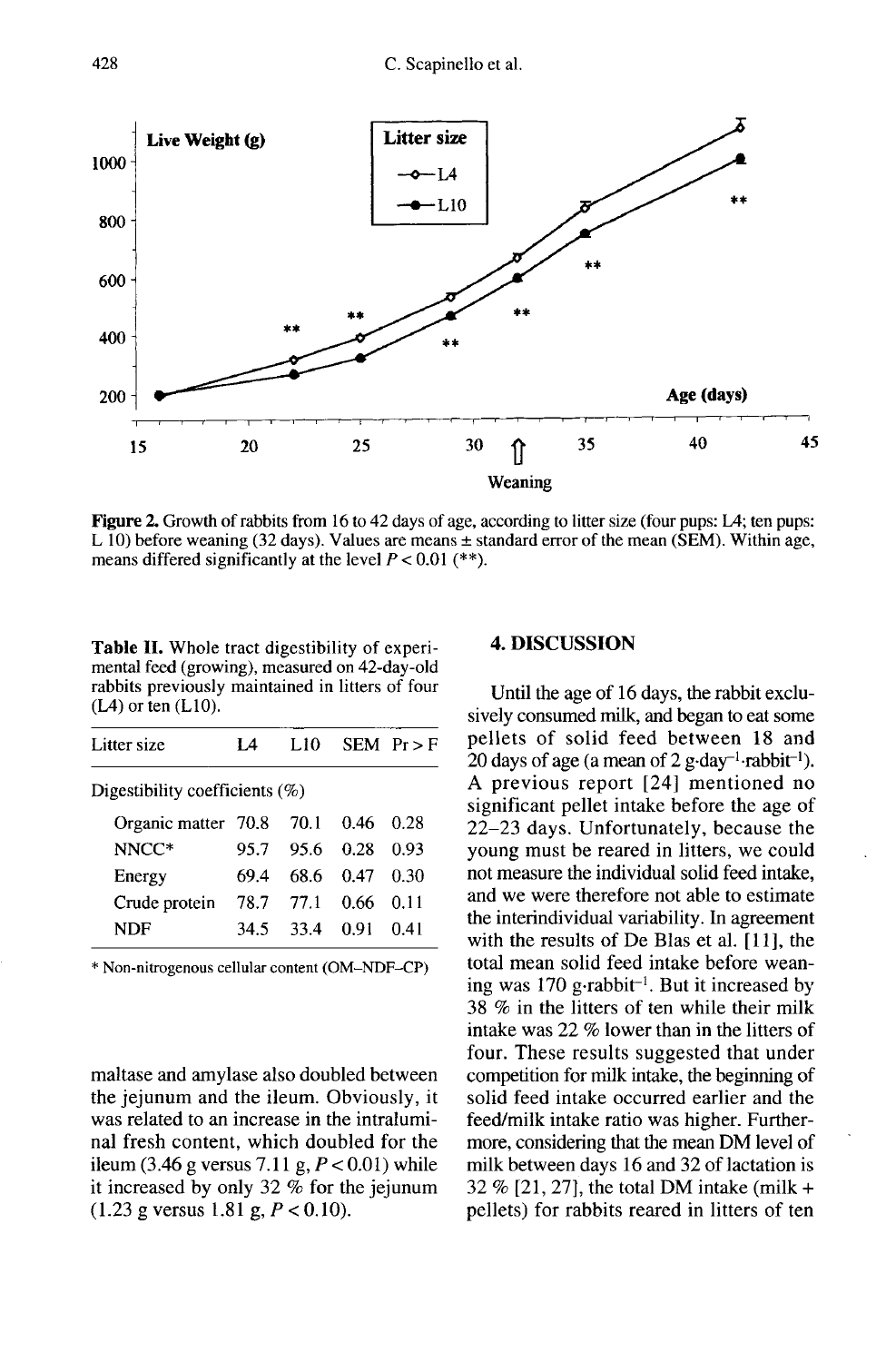| $\ddot{\phantom{a}}$ |
|----------------------|
|                      |
|                      |
|                      |
|                      |
|                      |
|                      |
|                      |
|                      |
|                      |
|                      |
|                      |
|                      |
|                      |
|                      |
|                      |
|                      |
|                      |
|                      |
|                      |
|                      |
|                      |
|                      |
|                      |
|                      |
| ï                    |
|                      |
|                      |
| ;<br>;<br>;          |
|                      |
|                      |
|                      |
|                      |
|                      |
|                      |
|                      |
|                      |
|                      |
| l                    |
|                      |
| ׇ֚֘<br>ׇ֚֬֡          |
|                      |
|                      |
|                      |
|                      |
|                      |
|                      |
|                      |
|                      |
|                      |
|                      |
|                      |
|                      |
|                      |
|                      |
|                      |
|                      |
|                      |
|                      |
|                      |
|                      |
|                      |
|                      |
|                      |
|                      |
|                      |
|                      |
|                      |
|                      |
|                      |
|                      |
|                      |
|                      |
|                      |
|                      |
|                      |
|                      |
| .<br>.               |
|                      |
| Į                    |

|                                            |         | Age     | Digestive site |              |            |             |          | F<br>Fr     |                              |
|--------------------------------------------|---------|---------|----------------|--------------|------------|-------------|----------|-------------|------------------------------|
|                                            | 32 days | 42 days | Jejunum        | <b>Lleum</b> | <b>SEM</b> | Age         | Site     | litter size | $Age \times Site^{\ddagger}$ |
| Specific activity (per gram fresh content) |         |         |                |              |            |             |          |             |                              |
| Amylase*                                   | 8.46    | 12.40   | 11.17          | 9.81         | 1.07       | 0.01        | 0.46     | 0.22        | 0.01                         |
| Maltase **                                 | 2.72    | 2.43    | 3.49           | 1.76         | 0.66       | 0.60        | 0.01     | 0.32        | 0.75                         |
| Total activity (per segment)               |         |         |                |              |            |             |          |             |                              |
| Amylase*                                   | 24.61   | 48.68   | 19.25          | 55.19        | 9.34       | $< 0.01$    | $< 0.01$ | 0.74        | 0.21                         |
| Maltase**                                  | 4.60    | 8.81    | 4.90           | 8.70         | 1.33       | 0.01        | 0.010    | 0.99        | 0.30                         |
| Luminal content (g)                        | 2.41    | 4.70    | Ξ              | 5.62         | 0.67       | ${}_{0.01}$ | 50.01    | 0.14        | 50.01                        |
|                                            |         |         |                |              |            |             |          |             |                              |

<sup>†</sup> Other interactions (site × litter and age × litter) are not significant ( $P > 0.20$ ).<br>SEM: standard error of the mean (pooled data among L4 and L10 group).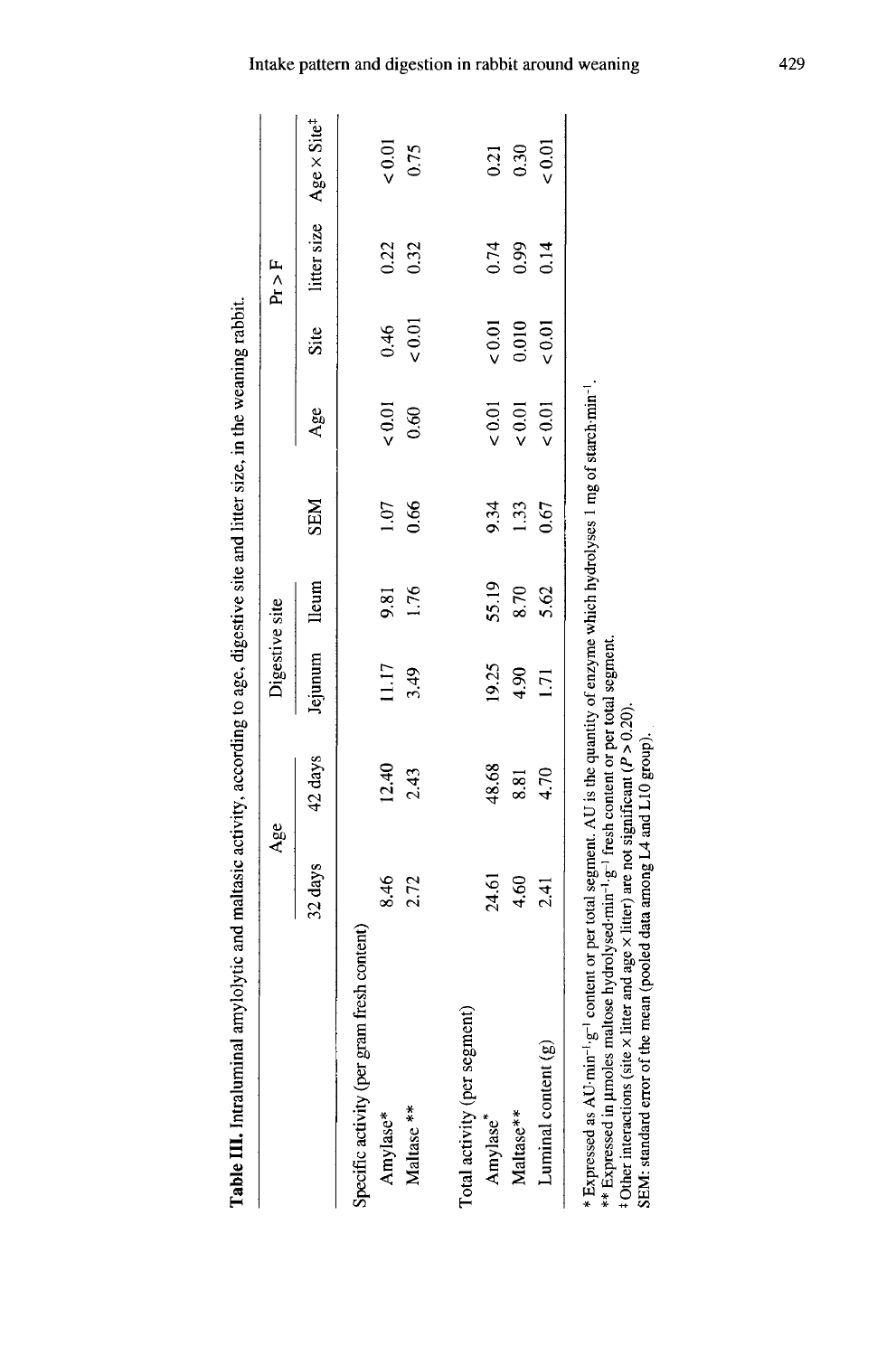

**Figure 3.** Intraluminal amylolytic specific activity, according to age and digestive site. \* Mean values ( $\pm$  SEM), expressed as the amylasic unit 'AU' min<sup>-1</sup> g<sup>-1</sup> fresh content. a, b: means having a common superscript letter did not significantly differ at  $P < 0.05$ .

was 14 % higher than those raised in litters of four (300 and 262 g DM for the 16-32-day period, respectively). This compensatory effect of pellet intake was not, however, sufficient to ensure a post-weaning growth similar to that of rabbits kept in a litter of four. These results were in agreement with McNitt and Moody [26], who reported a higher weaning weight and growth during the post-weaning period, when the pups consumed more milk during lactation.

This modulation in the milk/solid feed intake ratio did not seem to affect the overall post-weaning feed digestion. More particularly, the degradation of the glucidic fraction (NNCC, mainly starch and simple saccharides) in the whole tract (intestinal + microbial digestion) was almost complete as previously reported [4, 11, 17]. Similarly, the feeding behaviour before weaning did not affect the post-weaning intestinal capacity to degrade starch or maltose, either estimated through the intraluminal (jejunum or ileum) specific or total activity of amylase or maltase. This was consistent with Corring et al. [7] who reported that the pancreatic amylase level was not affected by a shorter sucking period (until 21 days instead of 30 days, without dry feed).

The digestive capacity for starch hydrolysis, estimated by measuring the amylase

and maltase total intraluminal activities, doubled during the ten post-weaning days. Between weaning and 3 months of age, Marounek [25] also reported a three-fold increase in total intestinal amylolytic activity. Because the luminal content doubled as well, this suggested a four-fold increase in enzyme secretion from the pancreas and intestine. This sharp increase in the starch digestive capacity after weaning was also suggested by the measurements in the starch level in the ileal contents that decreased sharply during the two post-weaning weeks [4]. Besides the effect of age, we cannot exclude an effect of dietary starch by itself on amylase activity as classically observed in other species. However, it was only recently described in adult rabbits [1], and not for the growing rabbit [8]. During the ten post-weaning days, an increase in the enzymatic intraluminal specific activity was measured in the jejunum only for amylase, in agreement with Marounek [25]. The origin of this increase of the amylolytic activity remains unclear. Amylase is mainly secreted by the pancreas; however, in adult rabbits the secretion of amylase by the duodenal mucosa was also observed [6], but was ten times lower than pancreatic secretion [1]. Corring et al. [25] demonstrated the importance of ontogenic factors compared to dietary factors on amylolytic pan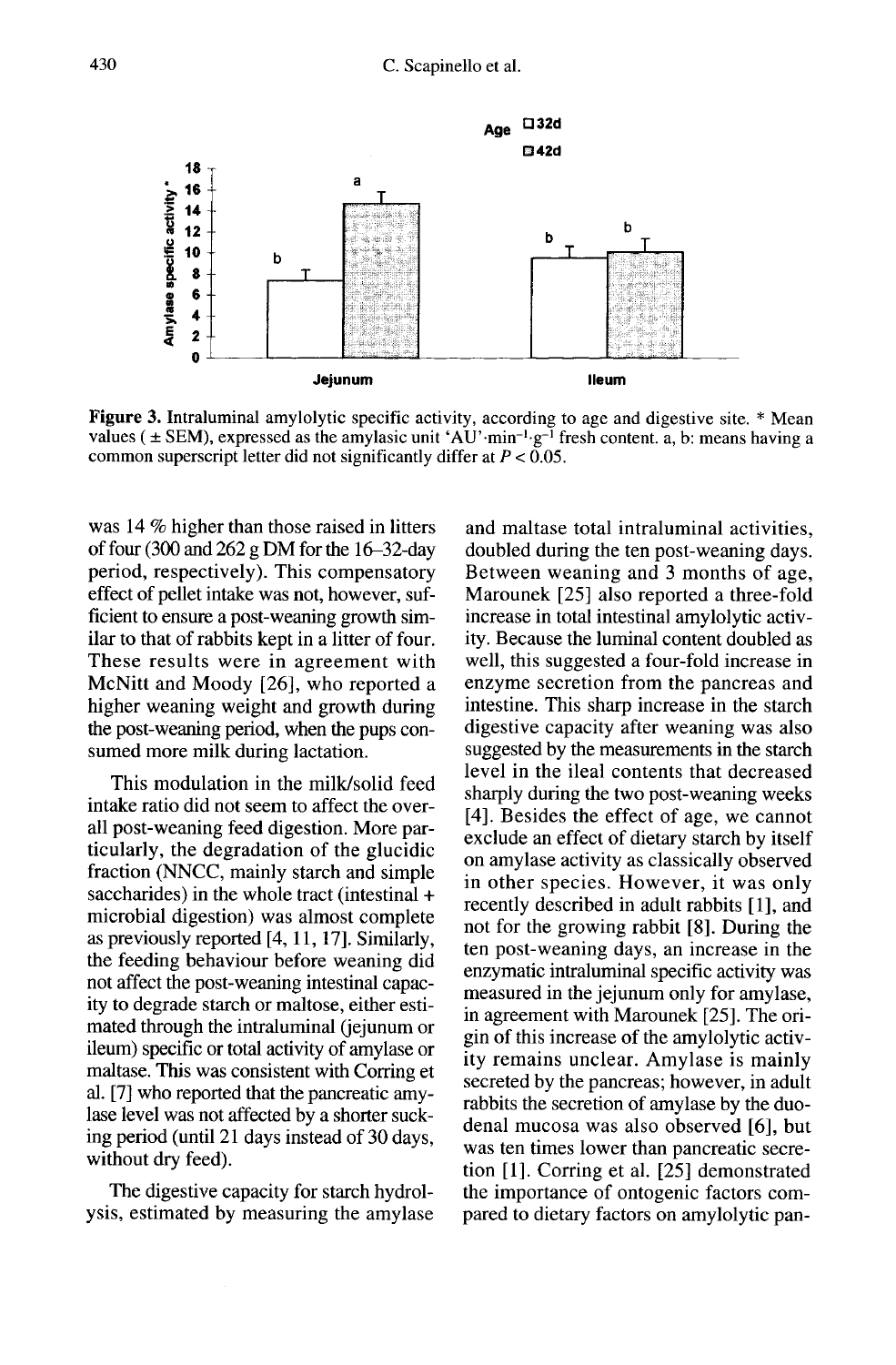creatic activity around the weaning period. However, the results should be considered with caution, since the increase in pancreatic amylase varied greatly according to the authors between 15 and 43 days of age: 60 or 5 times or no variations ([2, 8, 13], respectively). Inversely, the specific intraluminal maltase activity did not change during the ten post-weaning days. This was consistent with the results of Toofanian [30], who reported an increase in maltasic activity of the intestinal mucosa only between 20 and 30 days of age, and no change after weaning. A similar trend was also observed in piglets [3, 23]. Therefore, the development of maltase activity would be mainly controlled by ontogenic factors rather than by nutritional factors. We observed, however, a lower maltasic activity in the lumen of the ileum compared to the jejunum. This was in agreement with the results of Dojana et al. [13], obtained for the ileal and jejunal mucosa. This was also confirmed for the relationship between measurements of maltase in the lumen and in the mucosa of the small intestine.

In conclusion, a change in the milk/solid feed intake pattern before weaning did not lead to major changes in the post-weaning digestive capacity. We confirmed that starch digestion sharply increases during the two post-weaning weeks, although the specific maltase activity evolved independently of age. Further investigations are now necessary to specify the impact of nutrient intake before weaning (particularly the available carbohydrate/fibre ratio) on the digestive system development and nutrient digestibility.

## ACKNOWLEDGEMENTS

The authors thank André Lapanouse, Jacques De Dapper and Muriel Ségura for their technical assistance (Station de recherches cunicoles, Inra Toulouse). This study was supported by a postdoctoral fellowship grant of CNPq (National Council for Scientific and Technological Development  $-$  Brazil), and by U.C.A.A.B. (Château-Thierry, France).

#### REFERENCES

- [1] Abbas T.A.K., Abdel-Latif A., Osman A.M., Responses of rabbit digestive enzymes amylase and lipase to food composition and intermittent heat exposure, World Rev. Anim. Prod. 26  $(1991)$   $\dot{8}$ 1-86.
- [2] Alus G., Edwards N.A., Development of the digestive tract of the rabbit from birth to weaning, Proc. Nutr. Soc. 36 (1977) 3A.
- [3] Aumaitre A., Corring T., Development of digestive enzymes in the piglet from birth at 8 weeks. 2-Intestine and intestinal disaccharidases, Nutr. Metab. 22 (1978) 244-255.
- [4] Blas E., Gidenne T., Digestion of starch and sugars, in: De Blas C., Wiseman J. (Eds.), The Nutrition of the Rabbit, CAB Int., Wallingford, 1998, pp. 17-38.
- [5] Blas E., Fandos J.C., Cervera C., Gidenne T., Perez J.M., Effet de la nature et du taux d'amidon sur 1'utilisation digestive de la ration chez le lapin au cours de la croissance, 5<sup>e</sup> J. Rech. Cunicoles (1990) comm. 50.1-50.9.
- 16] Catala J., Bonnafous R., Variations de I'activit6 alpha-amylasique pariétale et intraluminale dans le tube digestif de lapins témoins et à canal pancr6atique ligatur6, Ann. Biol. Anim. Biochim. Biophys. 19 (1979) 813-817.
- [7] Corring T., Saucier R., Sécrétion pancréatique<br>sur porc fistulé. Adaptation à la teneur en protéines du régime, Ann. Biol. Anim. Biochim. Biophys. 12 (1972) 233-241.
- [8] Corring T., Lebas F., Courtot D., Contrôle de 1'6volution de 1'6quipement enzymatique du pancréas exocrine du lapin, de la naissance à 6 semaines, Ann. Biol. Anim. Biochim. Biophys. 12 (1972) 221-231.
- [9] Dahlqvist A., Rat intestinal dextranase. Localization and relation to the other carbohydrases of the digestive tract, Biochim. J.  $86(1963)$  72-81.
- 1101 De Blas J.C., Mateos G.G., Feed formulation, in: De Blas C., Wiseman J. (Eds.), The Nutrition of the rabbit, CAB Int., Wallingford, 1998, pp.241-254.
- [11] De Blas J.C., Taboada E., Mateos G.G., Nicodemus N., Mendez J., Effect of substitution of starch for fiber and fat isoenergetic diets on<br>nutrient digestibility and reproductive performance of rabbits, J. Anim. Sci. 73 (1995) 1131-I137.
- [121 Dojana N., Constantin N., Research on serum and pancreatic amylase and lipase activity in rabbits fed with starch and vegetable oil enriched food, Scientific papers USA Bucuresti 37 (1994) 22-29.
- [13] Dojana N., Costache M., Dinischiotu A., The activity of some digestive enzymes in domestic rabbits before and after weaning, Anim. Sci. 66 ( 1998) 501-507.
- [ 14] E.G.R.A.N., European reference method for in vivo determination of diet digestibility in rabbits, World Rabbit Sci. 3 (1995) 41-43.